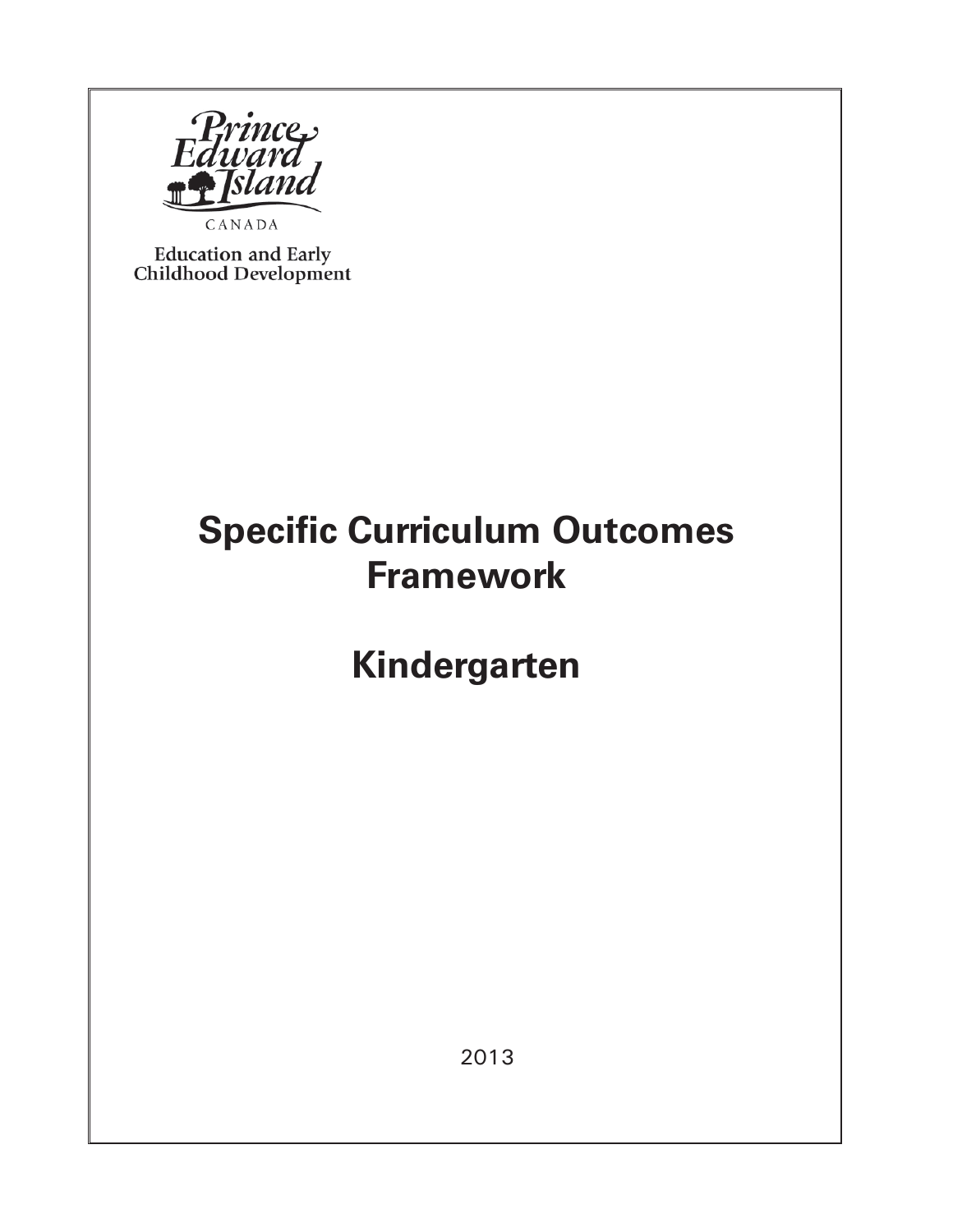# **Table of Contents**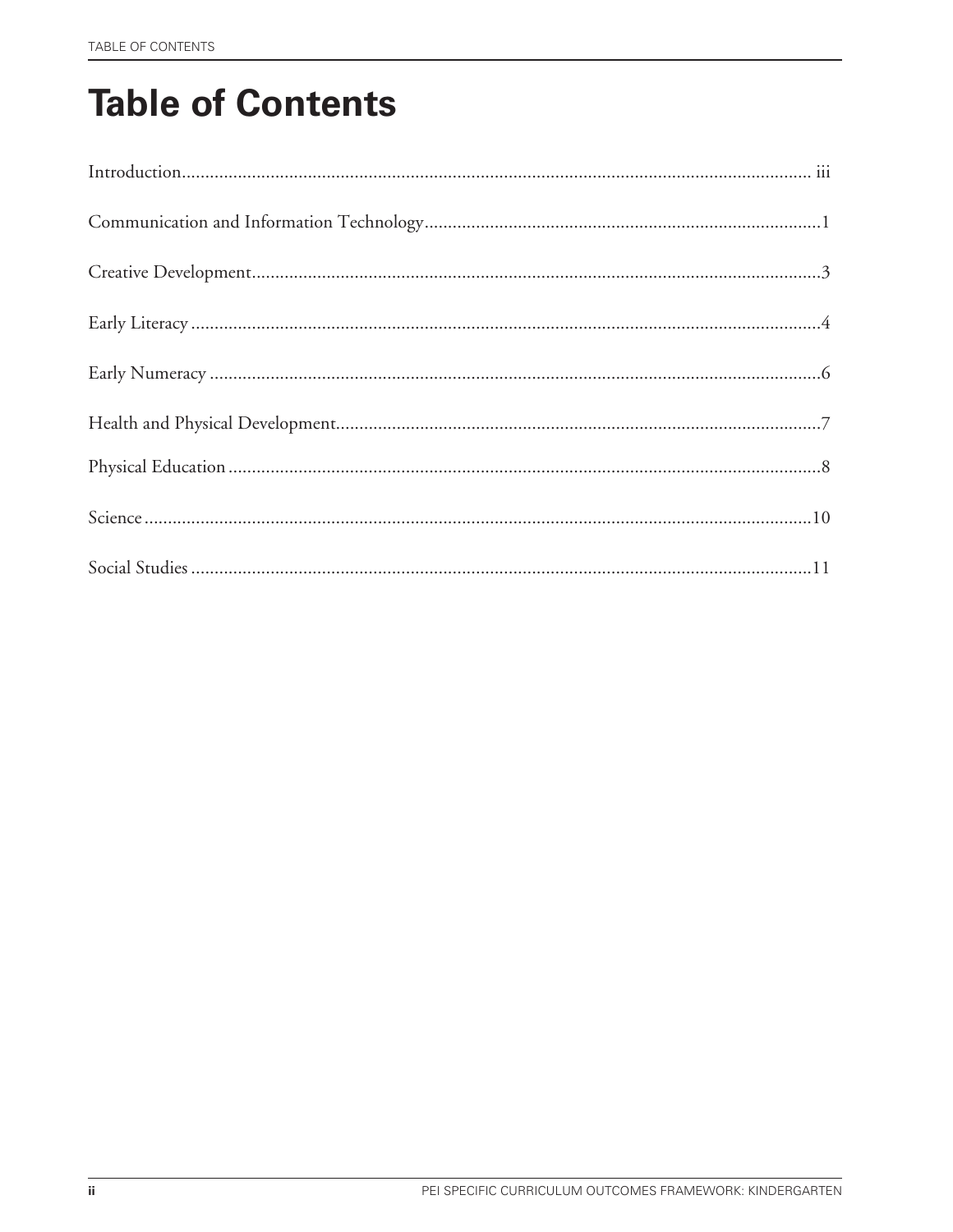## **Introduction**

This learning outcomes framework comprises a series of specific curriculum outcome statements describing what knowledge, skills, and attitudes students are expected to demonstrate as a result of their cumulative learning experiences in their public school education. Through an ongoing process, the Department of Education and Early Childhood Development is developing a learning outcomes framework for each area of the public school program.

This document provides an overview of the learning outcomes framework organized by grade level and subject area. It is intended to serve as a brief survey of expected learning outcomes and as a tool to assist teachers in program planning. The connections among learning outcomes reflect natural affinities among subject areas and facilitate the design of a balanced, integrated program.

In designing appropriate learning experiences that enable students to achieve the expected learning outcomes, teachers and administrators are expected to refer to foundation documents and related curriculum guides. In planning the appropriate use of information technologies as tools for learning and teaching, teachers and administrators should also refer to the *Journey On* documents, located on the Department of Education and Early Childhood Development website http://www.edu.pe.ca/ journeyon/

Foundation documents provide the framework for general and key-stage curriculum outcomes, outline the focus and key features of the curriculum, and describe contexts for learning and teaching. Curriculum guides elaborate on specific curriculum outcomes and describe other aspects of curriculum, such as program design and components, instructional and assessment strategies, and resources.

General curriculum outcomes are statements which identify what students are expected to know and be able to do upon completion of study in a curriculum area. Key-stage curriculum outcomes are statements which identify what students are expected to know and be able to do by the end of Grades 3, 6, 9, and 12 as a result of their cumulative learning experiences in a curriculum area. Specific curriculum outcomes are statements which identify what students are expected to know and be able to do at a particular grade level.

The following overview of the learning outcomes framework notes general curriculum outcomes and specific curriculum outcomes.

## **Elementary Program Components**

Elementary schools must include, for all children in each year's program for kindergarten through Grades 1-6, health, language arts, mathematics, music, physical education, social studies, science, and visual arts. The elementary program does not include technology education as a subject area; however, the general and key-stage curriculum outcomes for technology education included in this booklet provide a framework for teachers of kindergarten through Grades 1-6 to use in integrating technology education within learning experiences across the curriculum.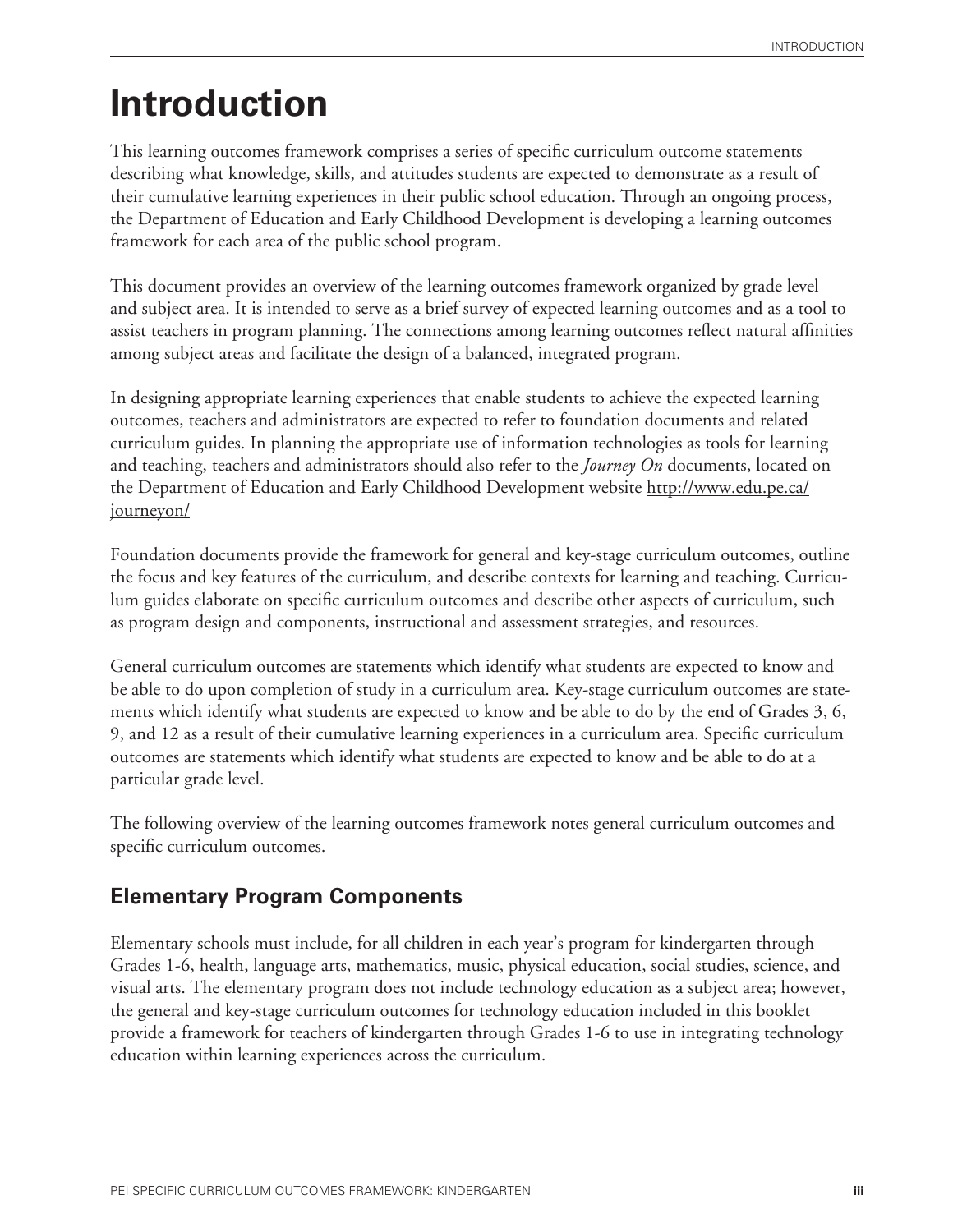# **Communication and Information Technology**

## **General Technology Outcomes**

### **GTO A - Technology Problem Solving**

Students will be expected to design, develop, evaluate, and articulate technological solutions.

### **GTO B - Technology Systems**

Students will be expected to operate and manage technological solutions.

### **GTO C - History and Evolution of Technology**

Students will be expected to demonstrate an understanding of the history and evolution of technology and of its social and cultural implications.

### **GTO D - Technology and Careers**

Students will be expected to demonstrate an understanding of current and evolving careers and of the influence of technology on the nature of work.

**GTO E - Technological Responsibility**

Students will be expected to demonstrate an understanding of the consequences of their technological choices.

### **CODES USED IN CONTINUUM**

### **(A) AWARENESS LEVEL**

The student is exposed to the technology as it is being used by others.

## **Specific Curriculum Outcomes**

### **Computer System**

*Students will be expected to*

- B1.1 (A) login, open and close a program, open, save and manage technolgical solutions close file with a mouse
- C1.1 (A) identify technologies that are found in everyday life

### **Social, Ethical, and Health**

*Students will be expected to*

- A2.1 (A) identify aspects of an ergonomic workstation (lighting, monitor angle, work placement, keyboard height, seat height, posture, etc.)
- B2.1 (A) demonstrate proper touch keyboarding techniques (i.e., home row, quick key strokes)
- E2.1 (A) respect equipment and other students' work
- E2.2 (A) work co-operatively at work station
- E2.3 (A) adhere to *Acceptable Use Agreement* for work station/network/ Internet
- E2.8 (A) demonstrate caution before sending personal information over the Internet

### **Internet**

*Students will be expected to*

A3.1 (A) demonstrate awareness of the Internet as a source of information

### **Concept Maps**

*Students will be expected to*

- A4.3 (A) categorize ideas graphically
- A4.4 (A) create links between ideas; re-link or delete links between ideas
- A4.5 (A) elaborate on ideas (i.e., adding notes, annotations, etc.)

### **Graphics**

- A5.1 (A) create illustrations or graphics by using the various drawing tools
- B5.1 (A) demonstrate various object editing features (i.e., select, unselect, resize, crop, area fill, add colour and pattern, size adjustment using the mouse or scale, various erasing techniques, object orientation, change font and text size, colour or appearanace, create text blocks, change text wrap selection and other text manipulation functions)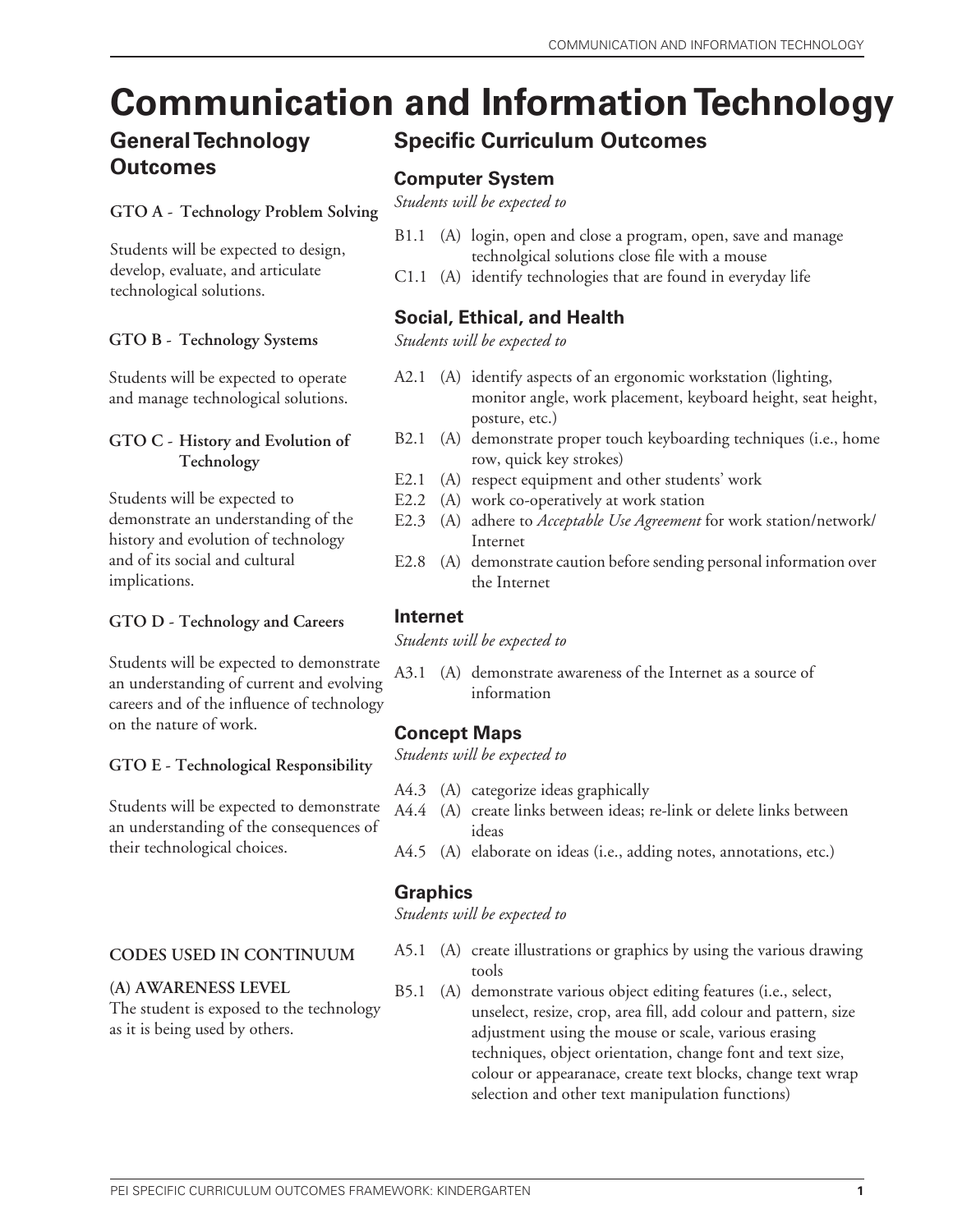## **General Technology Outcomes**

### **Word Processing**

*Students will be expected to*

- A7.2 (A) identify examples of desktop publishing (i.e., newspaper, catalogue, ads, brochure)
- B7.1 (A) use a grade level appropriate word processor to create and edit written work
- B7.2 (A) locate characters on a keyboard and identify functions of word processing (i.e., cursor, insertion point, enter key, space bar, upper case, backspace, shortcut key)

### **Multimedia**

*Students will be expected to*

B8.1 (A) navigate multimedia resources such as slideshows, online resources, or CD-ROM interactive educational activities

#### **Database**

*Students will be expected to*

- A9.1 (A) use an existing database (CD-ROM, Microcat, Dynex, Internet search engine) to find information (sign up for Provincial Library Card - Abbycat)
- B9.1 (A) enter data into a pre-existing database, edit data, and use automated text

### **Telecommunications**

- B10.1 (A) send messages B10.2 (A) open messages
- **Web Authoring**
- A11.1 (A) identify web page creation possibilities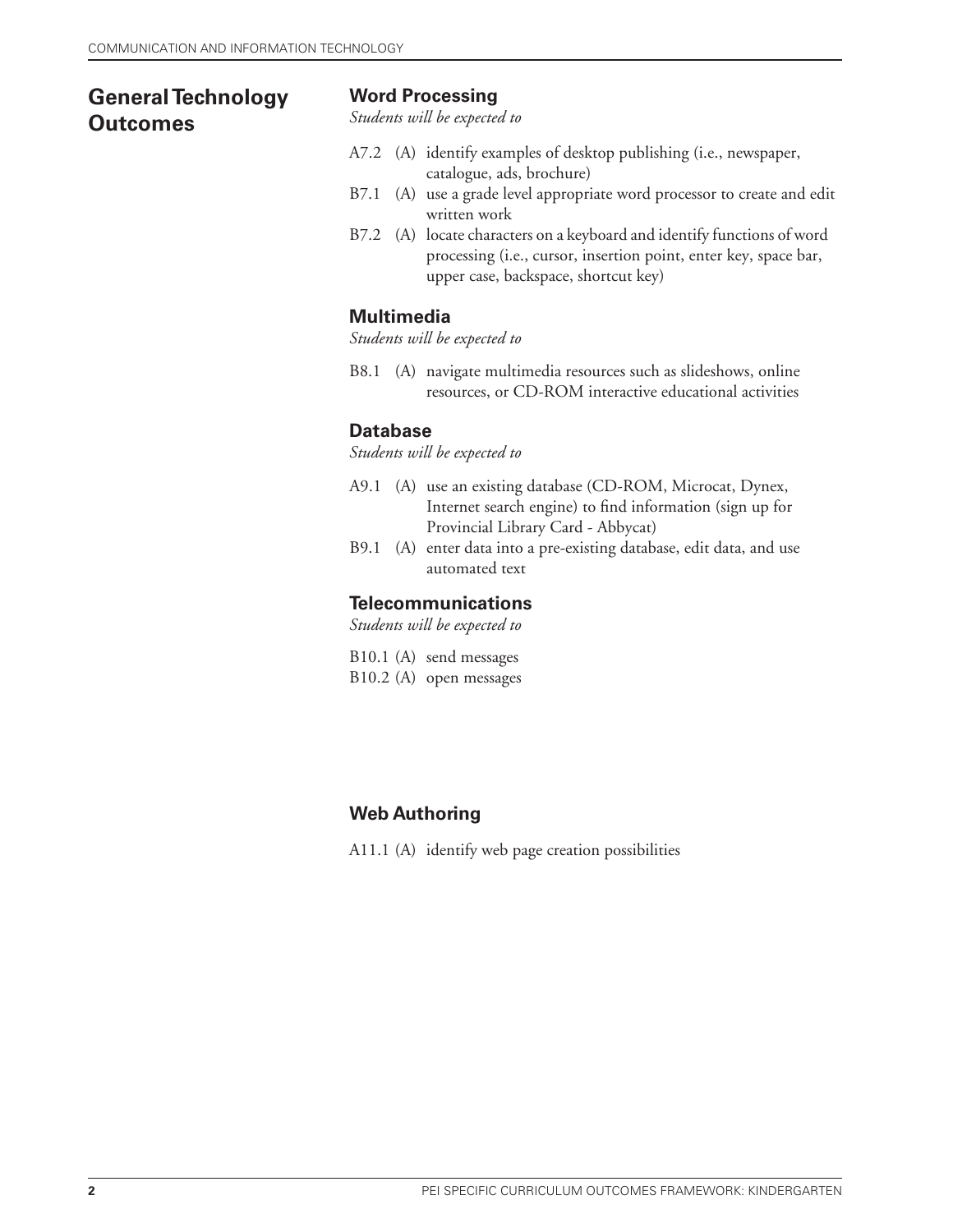# **Creative Development**

### **General Curriculum Outcomes**

GCO 1: Students will explore, challenge, develop, and express ideas, using the skills, language techniques, and processes of the arts.

## **Specific Curriculum Outcomes**

### **Creative Development**

- 1.1 express ideas and feelings creatively through music and movement
- 1.2 express ideas and feelings creatively through artistic expression
- 1.3 represent and express ideas and feelings creatively through play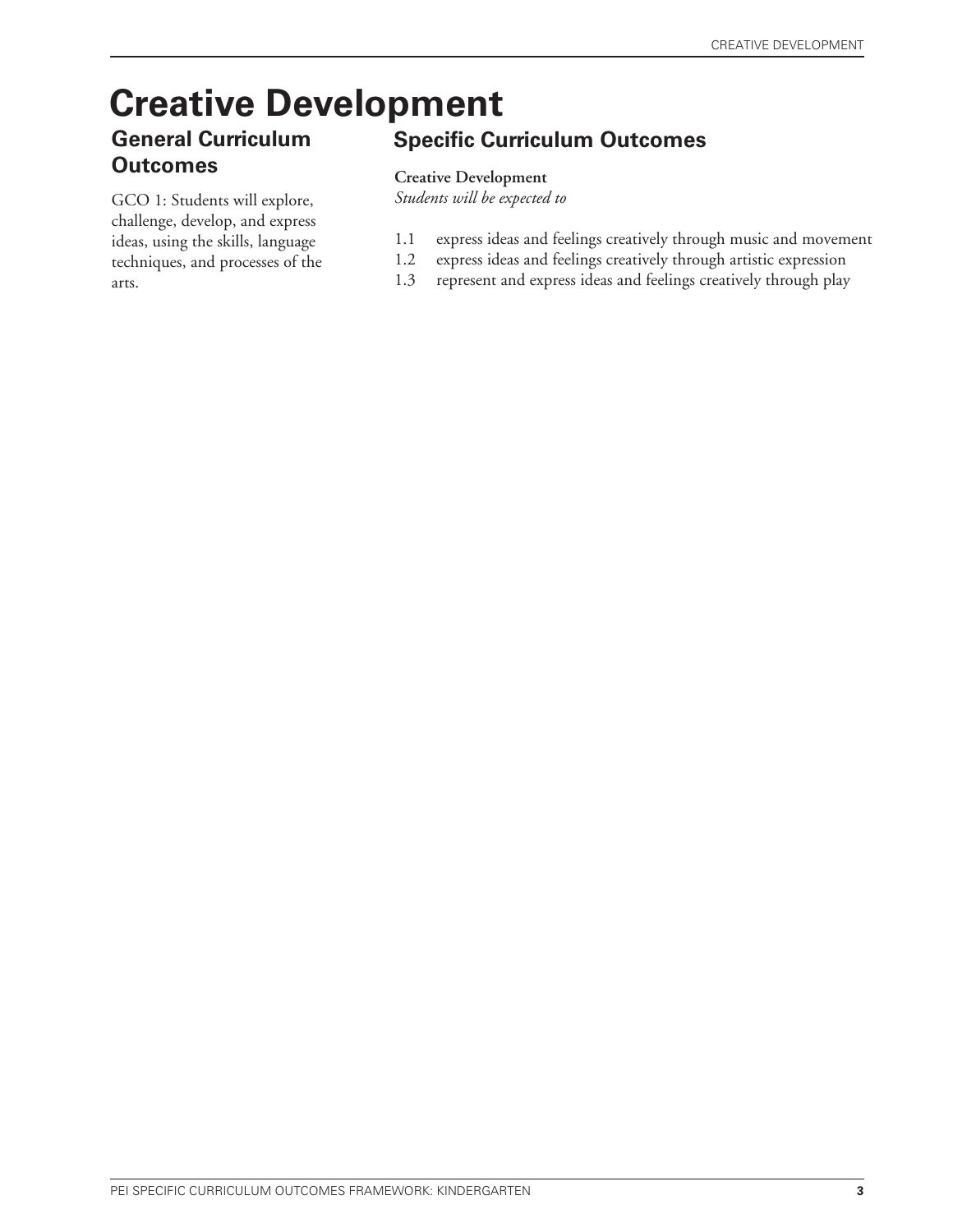# **Early Literacy**

## **General Curriculum Outcomes**

GCO 1: Students will speak and listen to explore, extend, clairfy, and reflect on their thoughts, ideas, feelings, and experiences.

## **Specific Curriculum Outcomes**

### **Oral Language - Speaking & Listening** *Students will be expected to*

- 1.1 express feelings and opinions, and describe personal experiences and interests (Health & Physical Development 3.1)
- 1.2 listen to the ideas and opinions of others
- 1.3 begin to ask and respond to questions, seeking help or information (i.e., who? what? why? where? when?)
- 1.4 follow and give directions in different contexts
- 1.5 participate in conversation and in small- and whole-group discussion
- 1.6 begin to use gestures and tone to convey meaning
- 1.7 engage in simple oral presentations and respond to oral presentations
- 1.8 demonstrate that they are becoming aware of social conventions in group work and cooperative play
- 1.9 develop the concepts/vocabulary of feelings and an awareness that some vocabulary choices can hurt people

### **Oral Language - Phonological Awareness**

*Students will be expected to*

- 2.1 identify how many words are in a spoken sentence
- 2.2 begin to segment and blend words into syllables
- 2.3 recognize and produce rhyming words in oral language
- 2.4 recognize beginning and final phonemes (sounds) in oral language

### **Reading and Viewing**

*Students will be expected to*

GCO 4: Students will be expected to select, read, and view with understanding a range of literature, information, media, and visual texts.

- 3.1 regard reading/viewing as sources of interest, enjoyment, and information
- 3.2 understand basic concepts of print including directionality, word, space, letter, and sound
- 3.3 engage in reading or reading-like behaviour as they experience a variety of literature
- 3.4 use picture cues and prior knowledge to make sense of unfamiliar text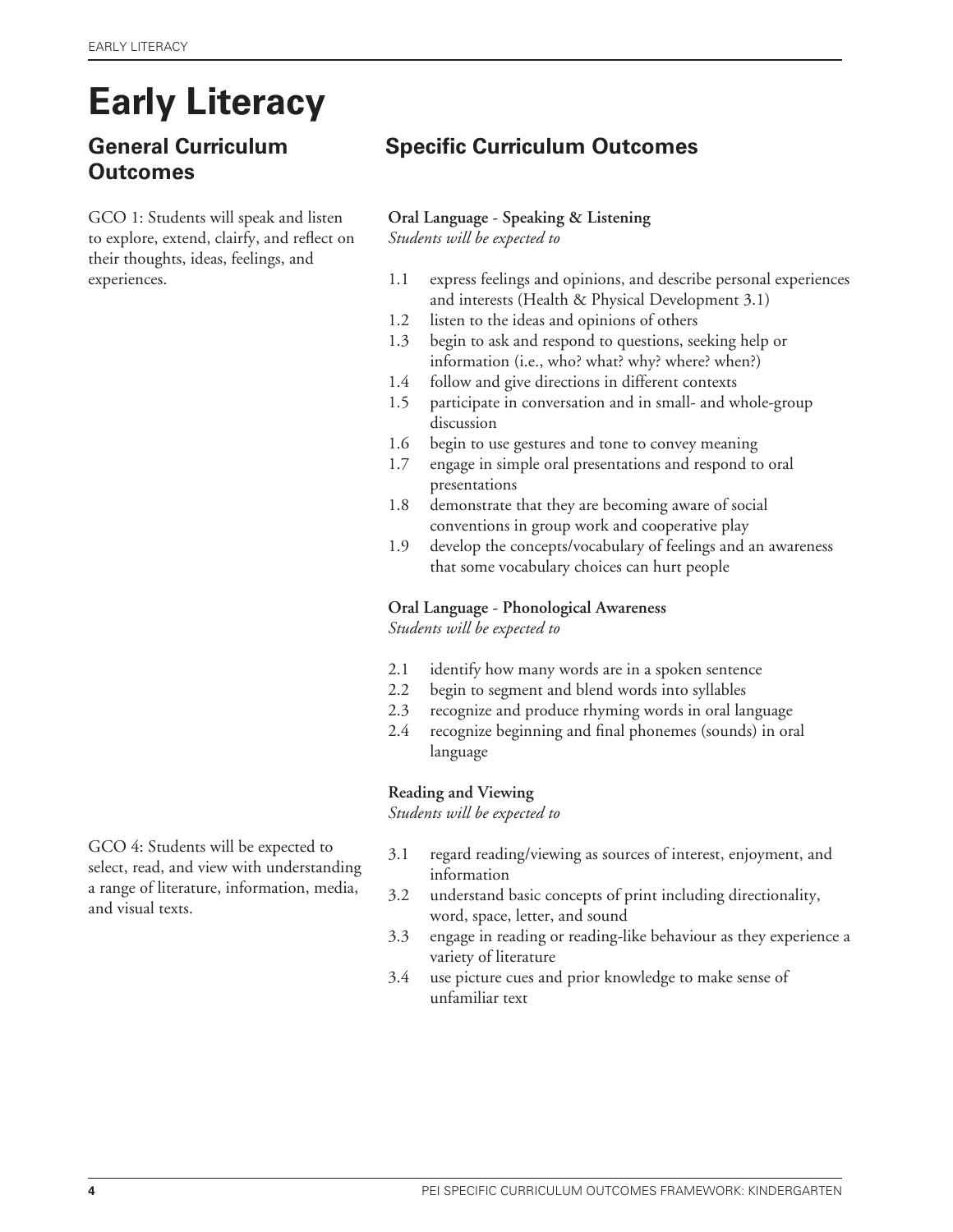# **Outcomes** *Students will be expected to*

## **General Curriculum Specific Curriculum Outcomes**

- 3.5 use knowledge of oral language to make sense of unfamiliar text
- 3.6 begin to use knowledge of sound/letter relationships to problem solve unknown words
- 3.7 begin to match one-to-one spoken to printed word
- 3.8 begin to use some sight words, environmental print, and words that have personal significance to make sense of unfamiliar text
- 3.9 name most of the letters of the alphabet in context
- 3.10 respond personally to texts in a variety of ways to demonstrate comprehension
- 3.11 develop an awareness of different types of text
- 3.12 begin to ask questions about a text
- 3.13 recognize some basic components of text such as author, illustrator, and title

### **Writing and Representing**

*Students will be expected to*

- 4.1 understand that print (illustration/symbols) carries a message
- 4.2 begin to demonstrate an awareness of audience and purpose
- 4.3 write simple messages
- 4.4 begin to develop an awareness of editing strategies
- 4.5 develop the concept of directionality
- 4.6 develop one-to-one correspondence between spoken and written words
- 4.7 understand that letters can be written in upper and lower case (often use them indiscriminately)
- 4.8 use letters to represent the predominant sounds in words
- 4.9 begin to use some sight words, environmental print, and words that have personal significance to support their writing
- 4.10 experiment with punctuation
- 4.11 begin to use spaces between words

GCO 8: Students will be expected to use writing and other forms of representation to explore, clarify, and reflect on their thoughts, feelings, experiences, and learnings; and to use their imaginations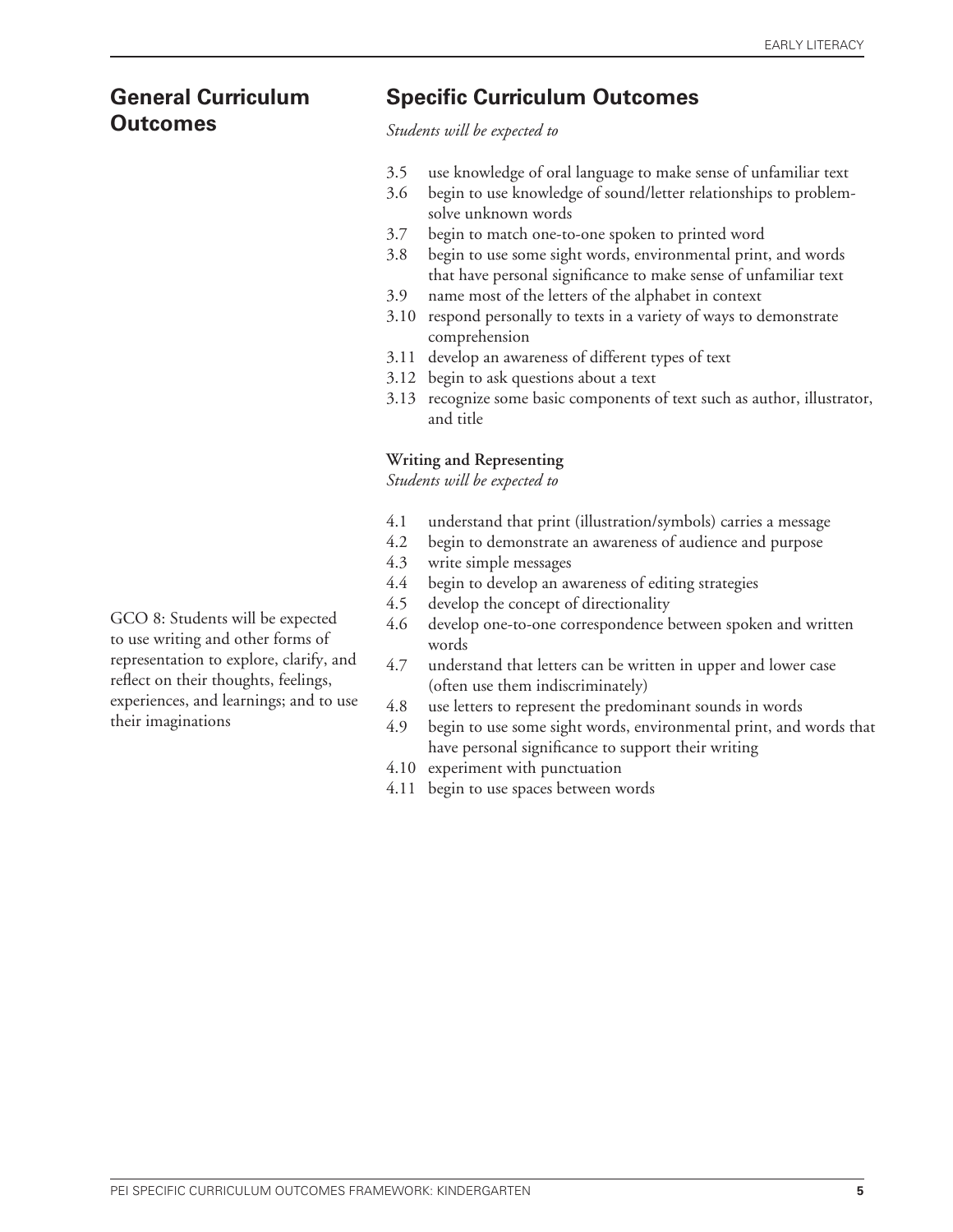## **Early Numeracy**

# **Outcomes**

GCO: Develop number sense.

## **General Curriculum Specific Curriculum Outcomes**

### **Number Sense**

*Students will be expected to*

- 1.1 count in a variety of ways
- 1.2 explore a variety of physical representations of numbers 1 to 10
- 1.3 count to determine the number in a group (0 to 10)
- 1.4 create sets of a given number (0 to 10)
- 1.5 show a given number as two parts concretely and name the two parts  $(2 \text{ to } 10)$
- 1.6 determine which group has more, which group has less, or which are equivalent
- 1.7 use symbols to represent numbers in a variety of meaningful contexts

### **Patterns**

*Students will be expected to*

2.1 demonstrate an understanding of repeating patterns (two or three elements) by identifying, describing, copying, extending, and creating patterns

### **Measurement**

*Students will be expected to*

3.1 compare two objects based on a single attribute, such as length (height), mass (weight), and volume (capacity)

### **Geometry**

*Students will be expected to*

- 4.1 sort 3-D objects using a single attribute
- 4.2 build and describe 3-D objects

GCO: Use patterns to describe the world and solve problems.

GCO: Use direct and indirect measure to solve problems.

GCO: Describe the characteristics of 3-D objects and 2-D shapes, and analyse the relationships among them.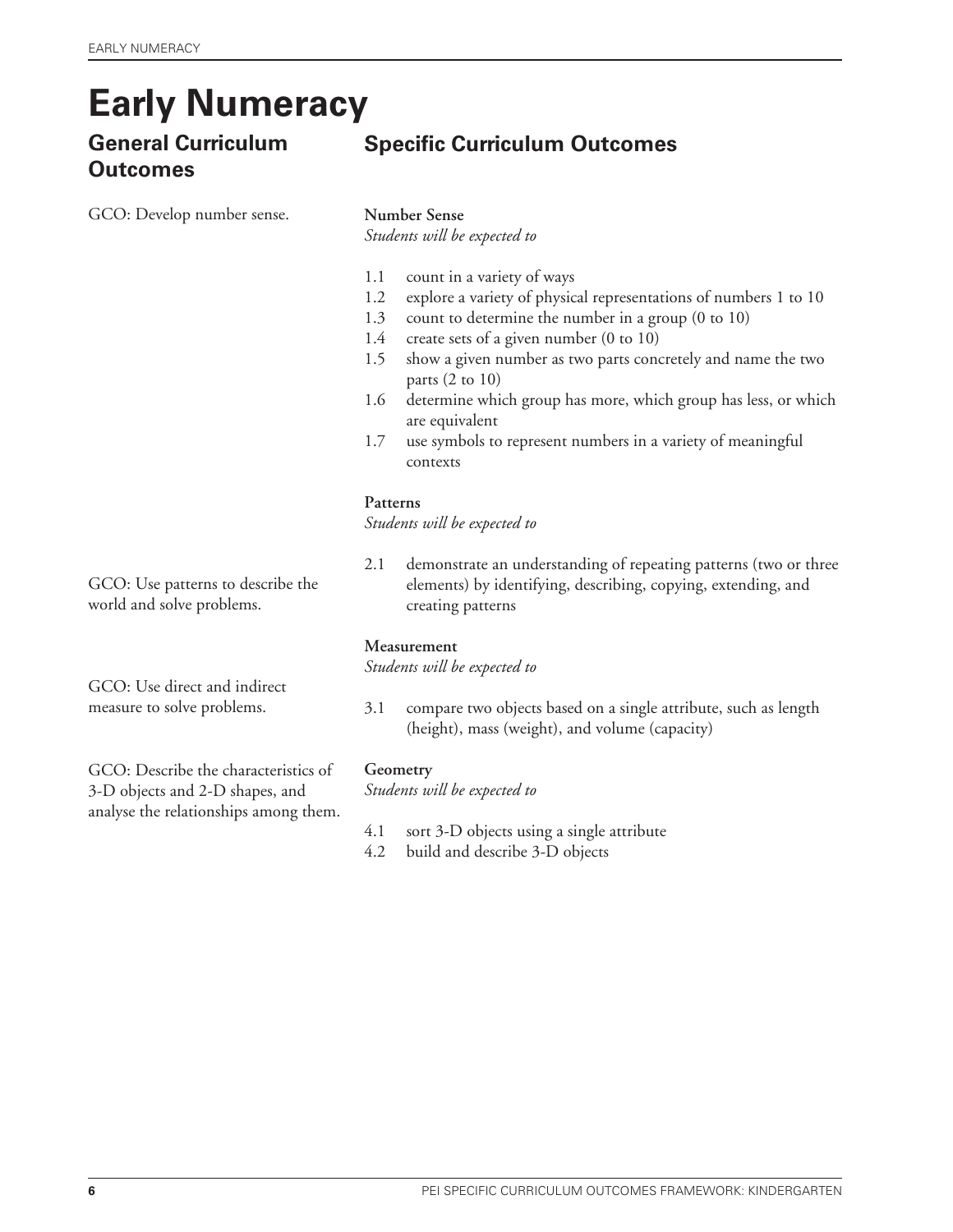## **Health and Physical Development**

## **General Curriculum Outcomes**

## **Specific Curriculum Outcomes**

GCO: Students will make responsible and informed choices to maintain health and to promote safety for self and others.

**Physical Development**

*Students will be expected to*

- 1.1 develop control of large muscles \*
- 1.2 develop control of small muscles \*
- 1.3 develop spatial sense, including position-in-space, and the language associated with it \*\*

### **Health and Well-Being**

*Students will be expected to*

- 2.1 explore and recognize the benefits of healthy food choices
- 2.2 practise and discuss positive hygiene and health care habits
- 2.3 participate in and explore the benefits of physical activity
- 2.4 recognize and discuss safe and unsafe situations
- 2.5 apply basic safety rules

### **Personal Development**

*Students will be expected to*

- 3.1 understand that feelings and emotions are expressed in words, actions, and facial/body expressions
- 3.2 demonstrate curiosity and interest in learning
- 3.3 engage in and complete activities independently; and seek assistance as necessary

### Notes:

- \* The *Physical Education Curriculum: Grades K-6*, (p.32) Developmental Progression of Movement Skills, indicates: "Progressing towards control" for both Gross and Fine Motor Movement."
- \*\* The Physical Education Curriculum goals for K-6 students are expected to
	- explore and develop an understanding of skills, tactics, and strategies in a wide variety of movement activities;
	- question, reflect, and make decisions during authentic learning experiences.

GCO: Students will develop effective interpersonal skills that demonstrate responsibility, respect, and caring in order to establish and maintain healthy interactions.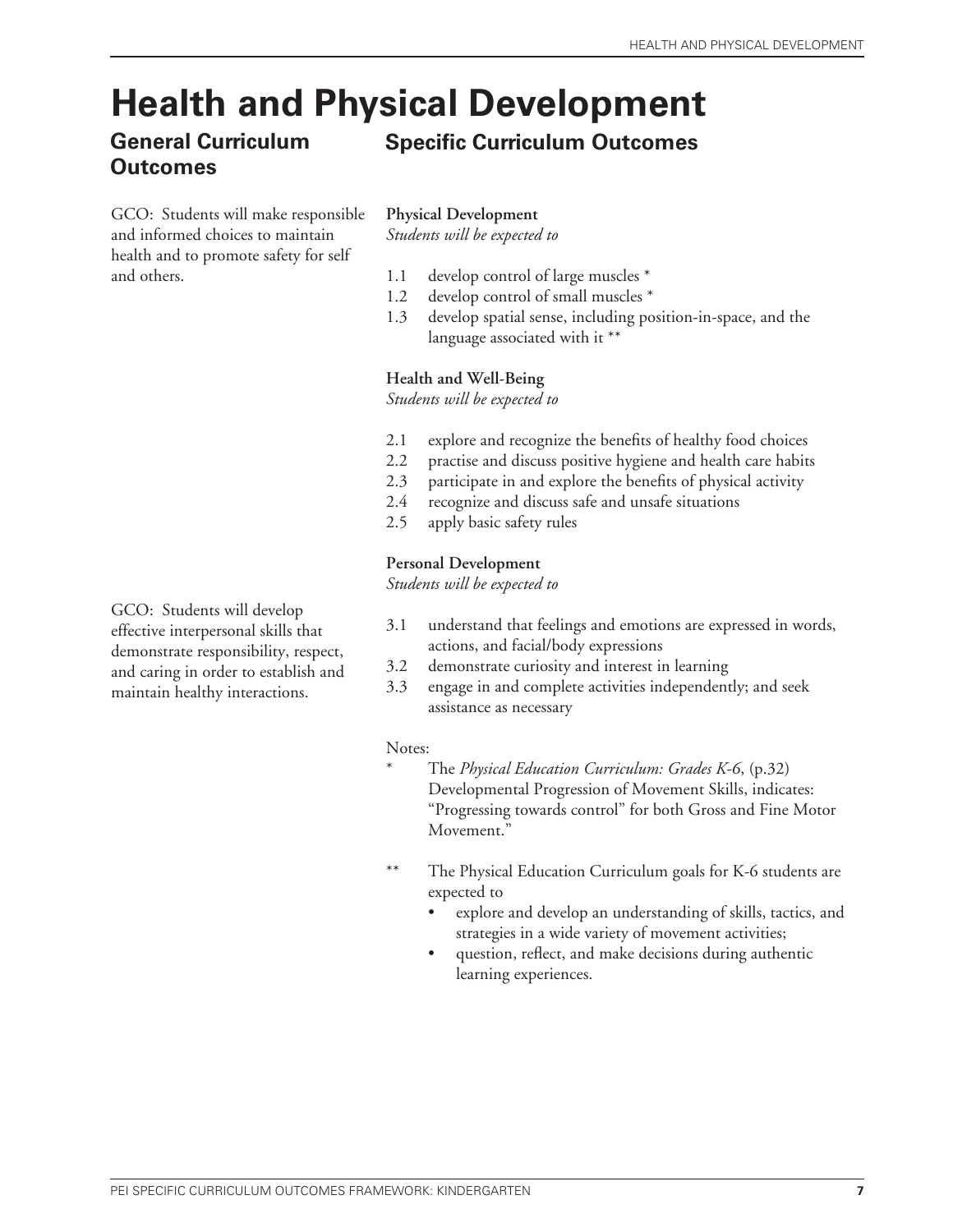# **Physical Education**

*Please note: The three goals, Active Living, Skilful Movement, and Relationships will be referred throughout this section as GCO 1, GCO 2, and GCO 3*

### **GCO 1: Active Living**

Enjoy and engage in healthy levels of participation in movement activities to support lifelong active living in the context of self, family, and community.

## **General Curriculum Outcomes**

GCO 1

GCO 2

### **GCO 2: Skilful Movement**

Enhance quality of movement by understanding, developing, and transferring movement concepts, skills, tactics, and strategies to a wide variety of movement activities.

### **GCO 3: Relationships**

Balance self through safe and respectful personal, social, cultural, and environmental interactions in a wide variety of movement activites.

## **Specific Curriculum Outcomes**

#### **Active Living**

*Students will be expected to*

K.1 Fitness

 Participate in a variety of moderate to vigorous movement activities for short periods of time to increase heart and respiration rates, flexibility, muscular endurance, and muscular strength

### **Skilful Movement**

K.2 Locomotor Movement

 Explore and practise ways to move the body through space, including at

- a progressing-towards-control level of skill when
	- walking
	- running
	- jumping forward and sideways
- an exploration level when
	- hopping (body moves on one foot as in right foot to right foot)
	- skipping (combines a step and a hop)
	- leaping (body "takes off" from one foot, propels through air for distance, then lands on the opposite foot)
	- sliding (one foot steps and the other moves to meet the first foot, "step-close")
	- galloping (one foot steps, body propels upward, other foot moves to meet the first foot)

NOTE: Kindergarten students might attempt to roll when they are exploring movement, although rolling is not part of the kindergarten curriculum. Rolling is a safety skill that supports future participation in movement activities. Descriptors of how to roll safely are provided here as they appear in the Grade 2 and Grade 3 curricula.

K.3 Non-Locomotor Movement

Explore and practise ways to move the body in personal space at

- a progressing-towards-control level of skills when
- balancing
- jumping and landing (on the spot)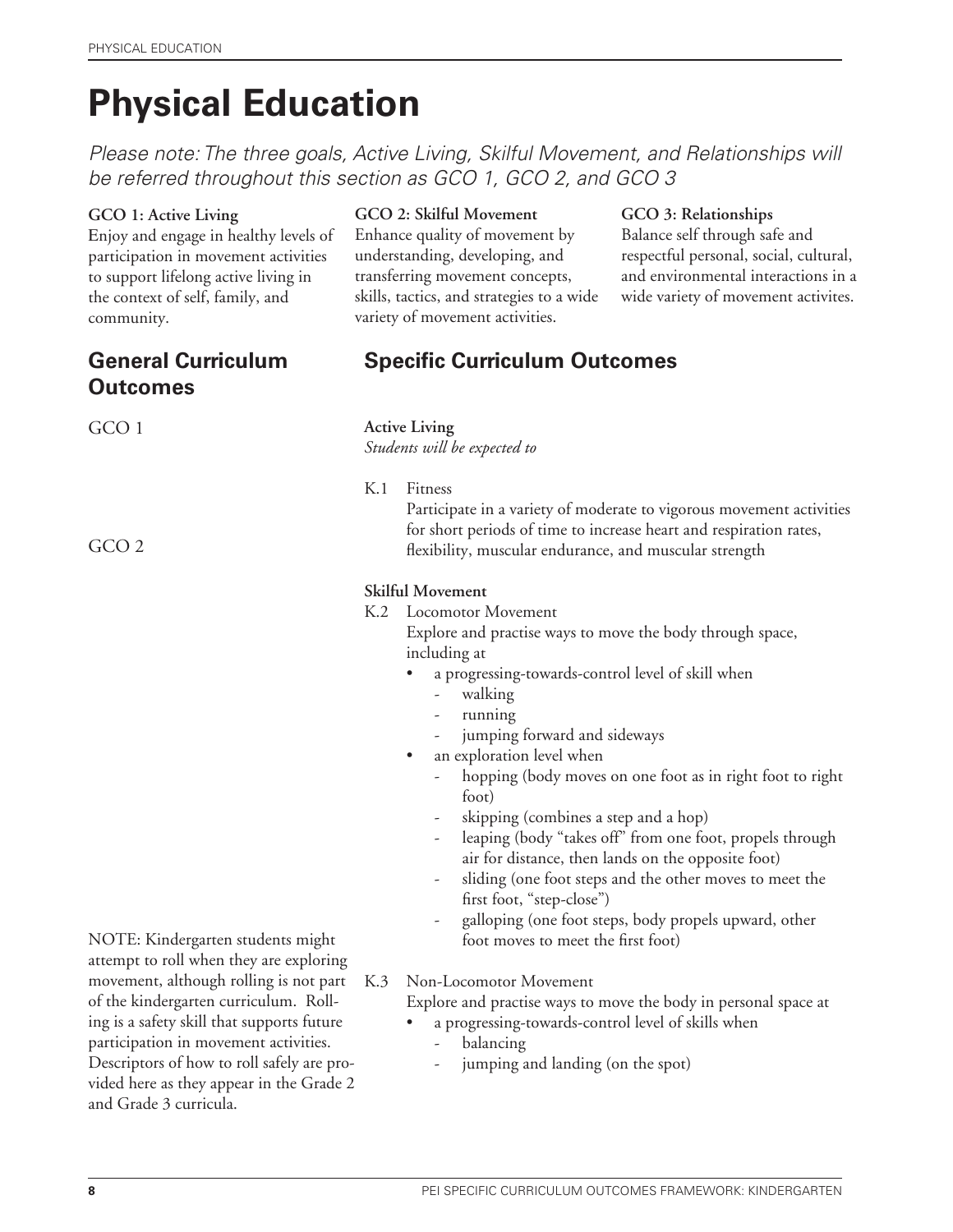| <b>General Curriculum</b><br><b>Outcomes</b>                            | <b>Specific Curriculum Outcomes</b><br>Students will be expected to                                                                                                                                                                                                                                                     |
|-------------------------------------------------------------------------|-------------------------------------------------------------------------------------------------------------------------------------------------------------------------------------------------------------------------------------------------------------------------------------------------------------------------|
| GCO <sub>2</sub>                                                        | Manipulative Skills<br>K.4<br>Explore and practise ways to send and receive objects at<br>an exploration level when<br>throwing (rolling)<br>$\overline{\phantom{0}}$<br>catching (trapping, gathering)<br>kicking<br>$\overline{\phantom{0}}$                                                                          |
| GCO 1, GCO 2, GCO 3                                                     | Active Living, Skilful Movements, Relationships<br>Students will be expected to                                                                                                                                                                                                                                         |
|                                                                         | K.5<br>Movement Variables<br>Vary, with guidance, the movement of the body through changes in<br>space (personal space, general space, levels, directions, and path-<br>ways)<br>effort (time and speed)<br>٠<br>relationships (body parts and shapes)<br>$\bullet$                                                     |
| $GCO$ 1, $GCO$ 3                                                        | K.6<br><b>Rhythmical Movement</b><br>Explore and perform rhythmical movement to different auditory<br>events (e.g., beat of a drum, clapping, music) and rhythms (e.g.,<br>quick, slow), using a variety of locomotor movements including<br>walking, running, balancing, jumping, galloping, hopping, and<br>skipping. |
| (Prince Edward Island Physical<br>Education Safety Guidelines document) | <b>Active Living, Relationships</b><br>Students will be expected to                                                                                                                                                                                                                                                     |

*Students will be expected to*

K.7 Relationships

 Use respectful behaviours and safe practices while participating in co-operative games and physical movement activities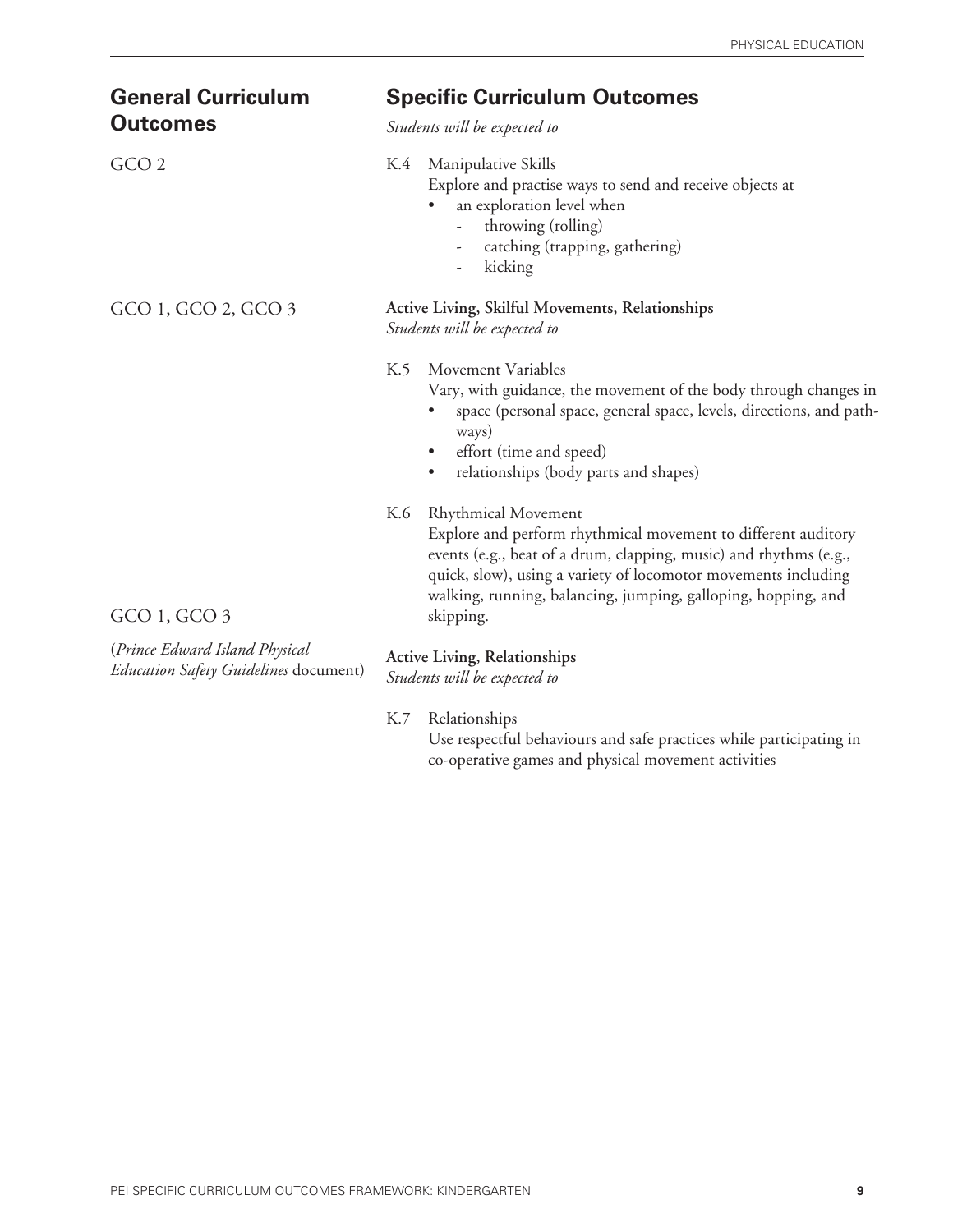# **Science**

**Outcomes**

GCO 1:

## **General Curriculum Specific Curriculum Outcomes**

## **Exploring the World Using Our Senses**

- 1.1 become aware of the five senses
- 1.2 develop and use vocabulary associated with the five senses